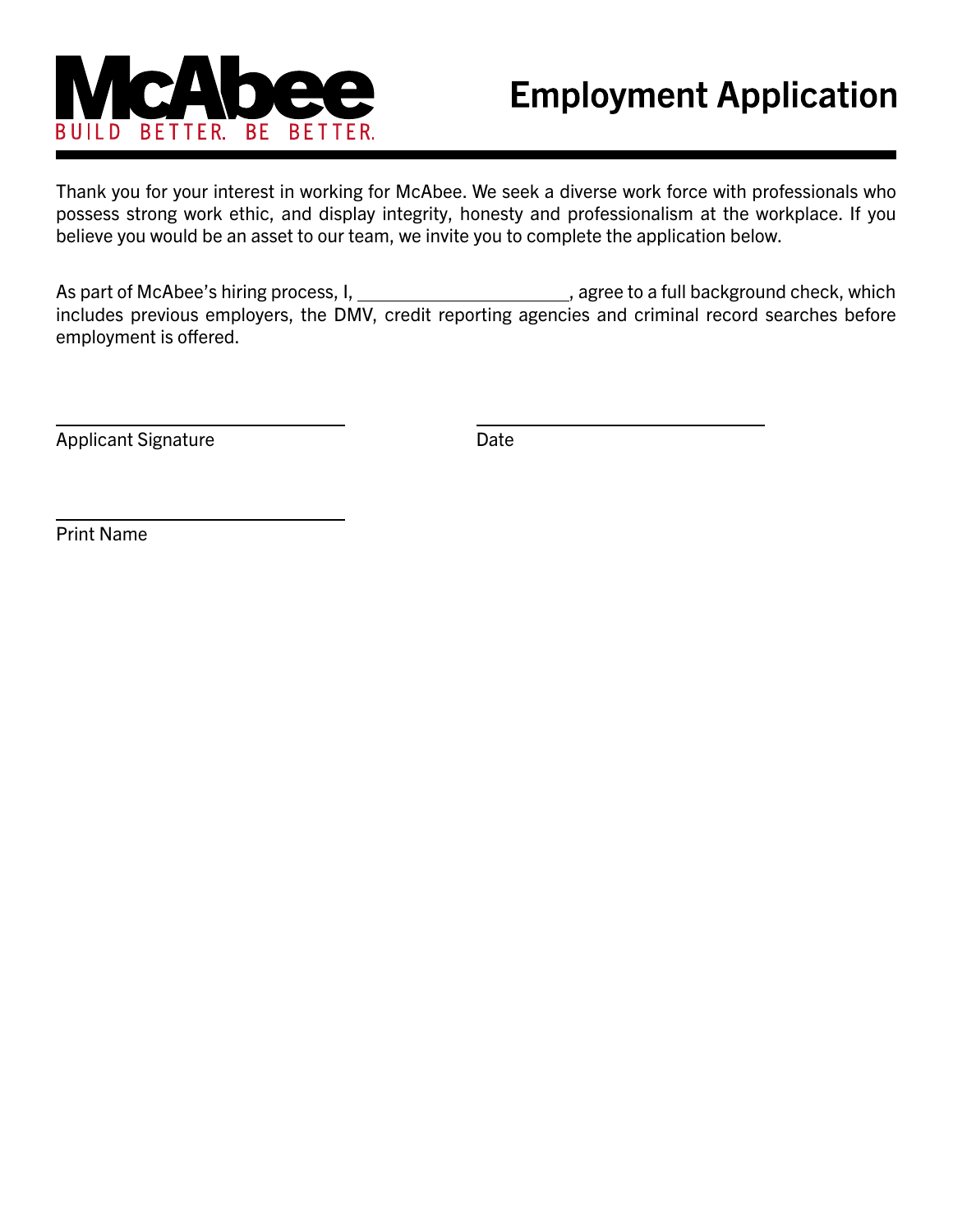

## **Employment Application**

|  | <b>Applicant Information</b> |  |
|--|------------------------------|--|
|  |                              |  |

| Full Name:                                                                                       |                                                              |        |                                                                               | Date:<br><u> 1980 - Johann Barbara, martxa alemani</u> ar a |  |
|--------------------------------------------------------------------------------------------------|--------------------------------------------------------------|--------|-------------------------------------------------------------------------------|-------------------------------------------------------------|--|
|                                                                                                  | Last                                                         | First  | Middle Initial                                                                |                                                             |  |
| Address:                                                                                         |                                                              |        |                                                                               |                                                             |  |
|                                                                                                  | <b>Street Address</b>                                        |        |                                                                               | Apartment/Unit #                                            |  |
|                                                                                                  |                                                              |        |                                                                               |                                                             |  |
|                                                                                                  | City                                                         |        | <b>State</b>                                                                  | <b>ZIP Code</b>                                             |  |
| Phone:                                                                                           | <u> 1989 - Johann Barbara, martxa al</u>                     |        |                                                                               |                                                             |  |
|                                                                                                  |                                                              |        |                                                                               |                                                             |  |
|                                                                                                  |                                                              |        |                                                                               |                                                             |  |
|                                                                                                  |                                                              |        |                                                                               |                                                             |  |
|                                                                                                  |                                                              | Yes No |                                                                               | Yes No                                                      |  |
| If no, are you authorized to work in the U.S.? $\Box$<br>Are you a citizen of the United States? |                                                              |        |                                                                               |                                                             |  |
|                                                                                                  | Have you ever worked for this company?                       |        |                                                                               |                                                             |  |
| Have you ever been convicted of a felony?                                                        |                                                              |        |                                                                               |                                                             |  |
|                                                                                                  |                                                              |        |                                                                               |                                                             |  |
|                                                                                                  |                                                              |        | <b>Education</b>                                                              |                                                             |  |
|                                                                                                  |                                                              |        |                                                                               |                                                             |  |
|                                                                                                  |                                                              |        | Yes No                                                                        |                                                             |  |
|                                                                                                  |                                                              |        |                                                                               |                                                             |  |
| College:                                                                                         |                                                              |        |                                                                               |                                                             |  |
|                                                                                                  | Start Date: $\Box$ End Date: $\Box$ Did you graduate? $\Box$ |        | Yes No                                                                        | <u>Degree?</u> __________________                           |  |
| Other:                                                                                           | <u> 1989 - Johann Barn, amerikansk politiker (d. 1989)</u>   |        |                                                                               |                                                             |  |
|                                                                                                  |                                                              |        | Yes No<br>Start Date: $\Box$ End Date: $\Box$ Did you graduate? $\Box$ $\Box$ |                                                             |  |

CONTINUED ON NEXT PAGE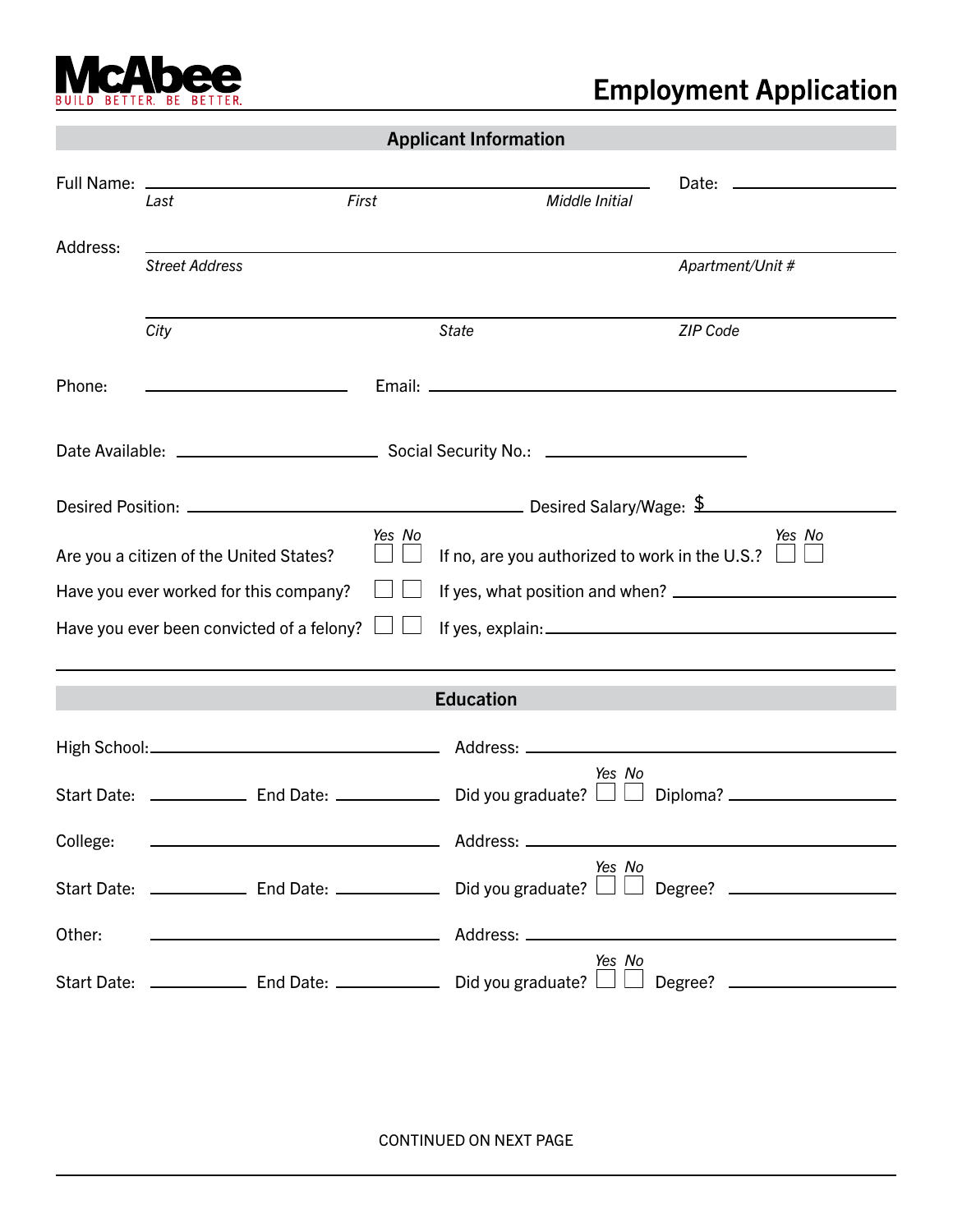

Please provide three professional references.

|                                                                                                                                         | <u>and the state of the state of the state of the state of the state of the state of the state of the state of the state of the state of the state of the state of the state of the state of the state of the state of the state</u> |
|-----------------------------------------------------------------------------------------------------------------------------------------|--------------------------------------------------------------------------------------------------------------------------------------------------------------------------------------------------------------------------------------|
| Address:                                                                                                                                | <u> 1989 - Johann Stein, mars an de Brazilian (b. 1989)</u>                                                                                                                                                                          |
|                                                                                                                                         |                                                                                                                                                                                                                                      |
|                                                                                                                                         | the contract of the contract of the contract of the contract of the contract of                                                                                                                                                      |
|                                                                                                                                         | <u> Alexandria de la contrada de la contrada de la contrada de la contrada de la contrada de la contrada de la c</u>                                                                                                                 |
|                                                                                                                                         |                                                                                                                                                                                                                                      |
|                                                                                                                                         | <u> Alexander de la construcción de la construcción de la construcción de la construcción de la construcción de l</u>                                                                                                                |
|                                                                                                                                         | the control of the control of the control of the control of the control of the control of                                                                                                                                            |
| <b>Previous Employment</b>                                                                                                              |                                                                                                                                                                                                                                      |
|                                                                                                                                         | <u> 1989 - Johann Barnett, fransk politik (</u> † 1908)                                                                                                                                                                              |
|                                                                                                                                         | <u> Alexandria de la contrada de la contrada de la contrada de la contrada de la contrada de la contrada de la c</u>                                                                                                                 |
|                                                                                                                                         |                                                                                                                                                                                                                                      |
|                                                                                                                                         |                                                                                                                                                                                                                                      |
| Start Date: _______________ End Date: _______________ Reason for Leaving: __________________________                                    |                                                                                                                                                                                                                                      |
| Yes No<br>May we contact your previous supervisor for a reference? $\Box \Box$                                                          |                                                                                                                                                                                                                                      |
|                                                                                                                                         |                                                                                                                                                                                                                                      |
| Address:<br>Supervisor:                                                                                                                 |                                                                                                                                                                                                                                      |
| <b>Ending Salary/Mage: \$</b> Finding Salary/Wage: \$ Finding Salary/Wage: \$ 5 The Salary/Wage: \$ 5 The Salary Salary A<br>Job Title: |                                                                                                                                                                                                                                      |
|                                                                                                                                         |                                                                                                                                                                                                                                      |
| Start Date: _______________ End Date: _______________ Reason for Leaving: _________________________                                     |                                                                                                                                                                                                                                      |
| Yes No<br>May we contact your previous supervisor for a reference?                                                                      |                                                                                                                                                                                                                                      |

CONTINUED ON NEXT PAGE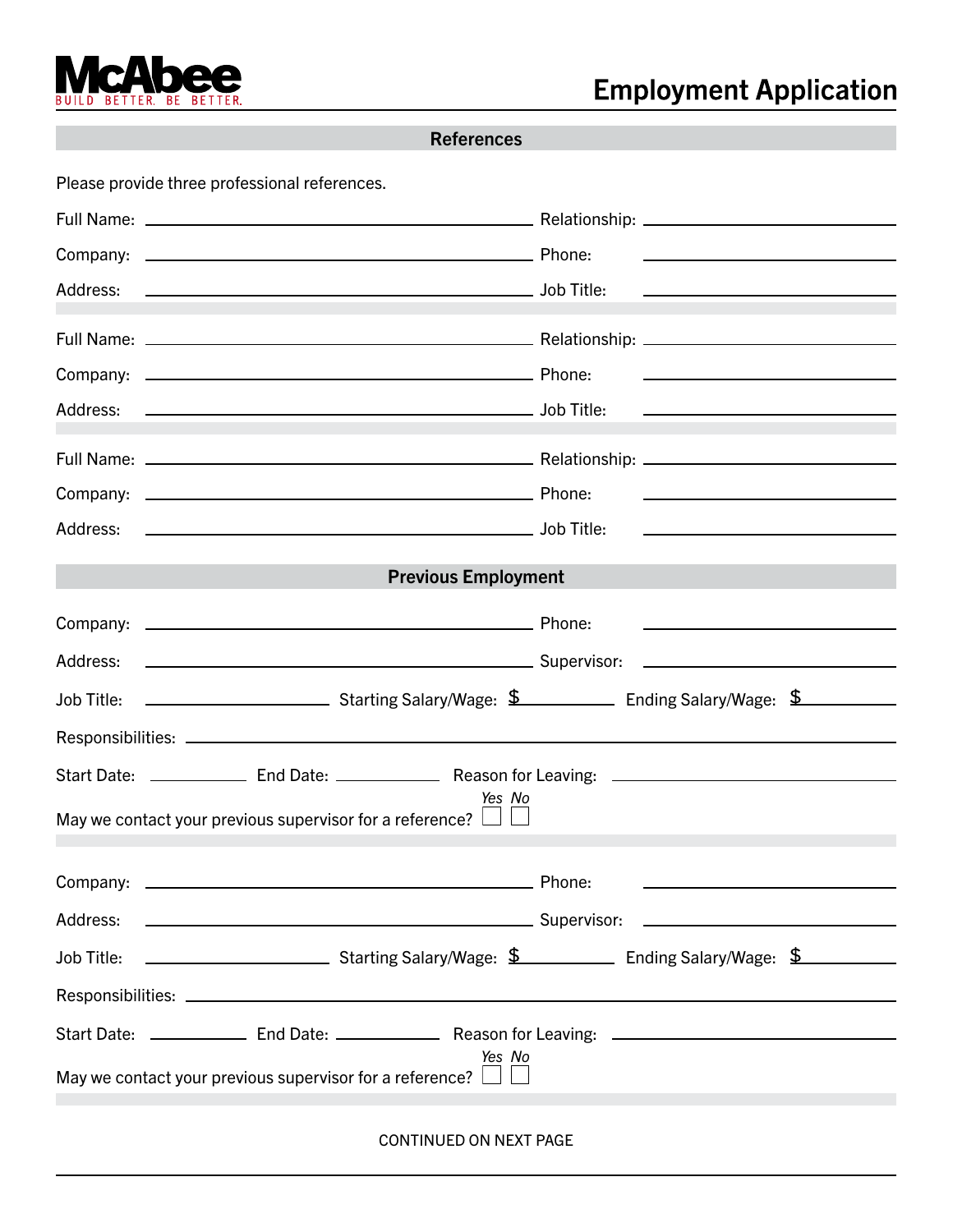

### **Employment Application**

|                                                                                | <b>Previous Employment</b>                                                                                                                                                                                                     |       |                                                                            |  |  |  |
|--------------------------------------------------------------------------------|--------------------------------------------------------------------------------------------------------------------------------------------------------------------------------------------------------------------------------|-------|----------------------------------------------------------------------------|--|--|--|
|                                                                                |                                                                                                                                                                                                                                |       | the control of the control of the control of the control of the control of |  |  |  |
|                                                                                | <u> Alexandria de la contrada de la contrada de la contrada de la contrada de la contrada de la contrada de la c</u>                                                                                                           |       |                                                                            |  |  |  |
|                                                                                |                                                                                                                                                                                                                                |       |                                                                            |  |  |  |
|                                                                                |                                                                                                                                                                                                                                |       |                                                                            |  |  |  |
| Yes No<br>May we contact your previous supervisor for a reference? $\Box \Box$ |                                                                                                                                                                                                                                |       |                                                                            |  |  |  |
|                                                                                | Name                                                                                                                                                                                                                           | Phone | Relationship                                                               |  |  |  |
| <b>Military Service</b>                                                        |                                                                                                                                                                                                                                |       |                                                                            |  |  |  |
| Branch:                                                                        | and Date: All Contracts and Date: All Contracts and Date: All Contracts and Date: All Contracts and Date: All Contracts and Date: All Contracts and Date: All Contracts and Date: All Contracts and Date: All Contracts and Da |       |                                                                            |  |  |  |
|                                                                                |                                                                                                                                                                                                                                |       |                                                                            |  |  |  |
|                                                                                |                                                                                                                                                                                                                                |       |                                                                            |  |  |  |
| <b>Notice-To-Applicant</b>                                                     |                                                                                                                                                                                                                                |       |                                                                            |  |  |  |

*McAbee Construction, Inc. (McAbee) is committed to equal employment opportunities for all persons regardless of race, sex, color, religion, national origin, age or disability. All applicants are considered on this basis.*

### *Pre-Employment Release:*

*I certify that the information given by me in this application is true in all respects, and I agree that if the information given is found to be false in any way, it shall, be considered sufficient cause for denial of employment or discharge. I authorize the use of any information in this application to verify my statements and I authorize the past employers, all references, and any other person to answer all questions asked concerning any ability, character, reputation, and previous employment record. I release all such persons from any liability or damages on account of having furnished such information.*

*I understand that McAbee Construction, Inc. or its agents may conduct background investigations on me. I further understand these background investigations may include, but not limited to, criminal histories, driving records, consumer credit reports, job and personal reference reports and education reports. I also* 

CONTINUED ON NEXT PAGE